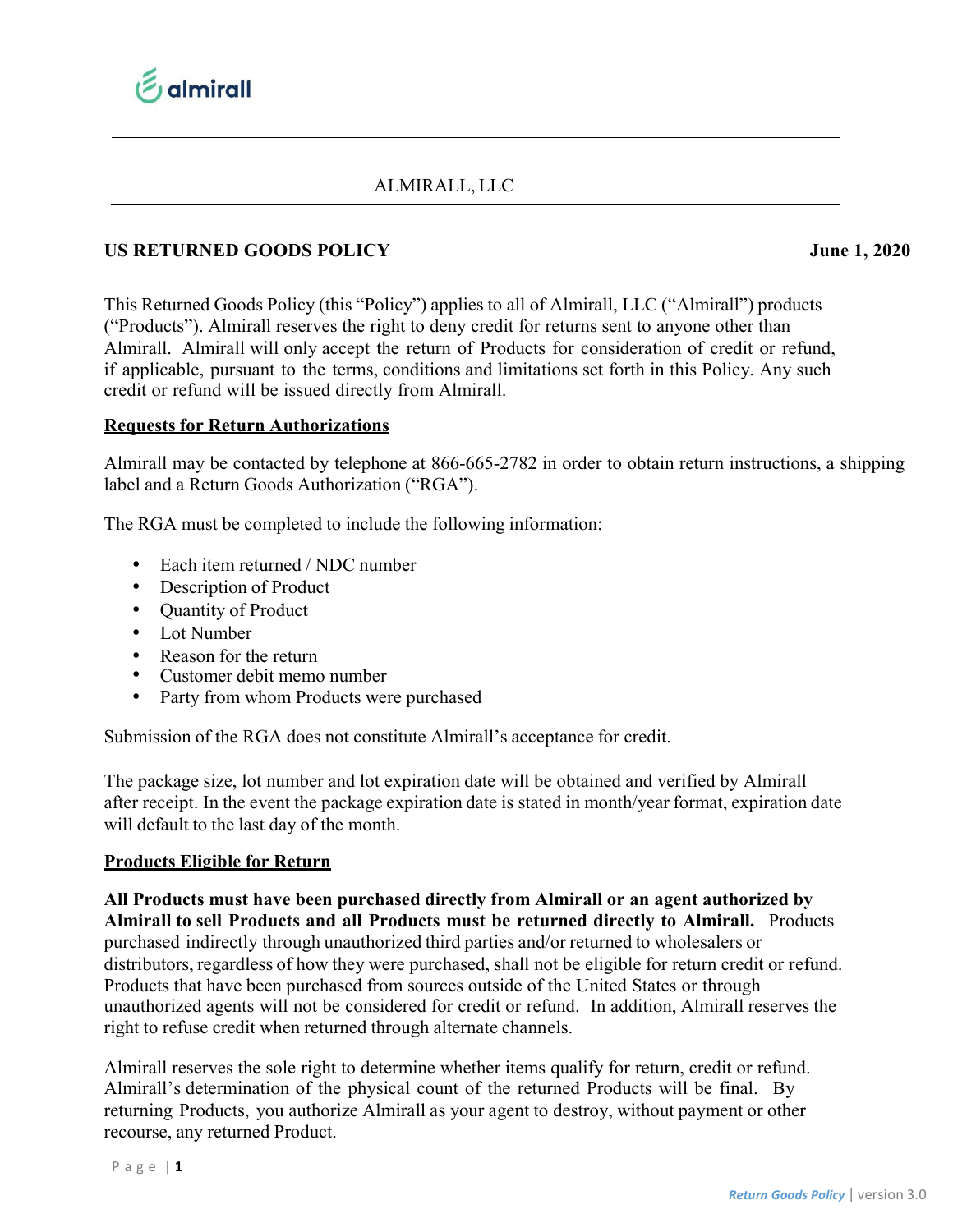

For purposes of this Policy, returns will be accepted for credit or refund only in cases where the Product constitutes Authorized Product or Expired Product as defined below.

A return will be considered "**Authorized Product**" if it meets the requirements under either 1) or 2) below:

- 1) A Product is recalled by Almirall. Any such Product should be returned separately from Expired Product as stated on the recall mailing notice.
- 2) An incorrect/damaged shipment of Product has been identified by the customer or by government customers and reported to Almirall Customer Service 866-665-2782 within 15 business days. Almirall will review any such reports and notify the customer when such Product is authorized for return.

A return will be considered "**Expired Product**" if it meets ALL of the following requirements:

- Returned in the original labeled package
- Lot number and expiration date are legible
- Product is returned no more than 90 days prior to the expiration date
- Product is returned no more than 12 months after the expiration date

For government customers, freight for Authorized Product returns and Expired Product returns will be paid by Almirall.

Almirall will credit non-dispensed Partial Returns, limited to **"Expired Product"** returned for which the bottle or container has been opened and some but not all of the number of items (i.e., pills, capsules) are contained in the container (a "Partial"), as follows except where applicable, consistent with state law requirements:

- o Tablets/Capsules will be determined based on the count returned unless differently
- $\alpha$  Solutions will be determined based on the numbers of full vials remaining within the pack except if differently agreed by contract with the wholesaler.

Almirall will not accept for credit or refund Products which:

- are not Expired Products or Authorized Products;
- are unlabeled, partially labeled or the lot and expiration date are not legible;
- have been purchased at sacrifice, fire or bankruptcy sales;
- were damaged by improper storage, by fire, or from smoke or water resulting from fire;
- was involved in a salvage, flood or earthquake
- were sold on a non-returnable basis:
- are overstocked items;
- have been donated;
- have been returned to an Almirall Distribution Center without prior approval including a Return Goods Authorization number;